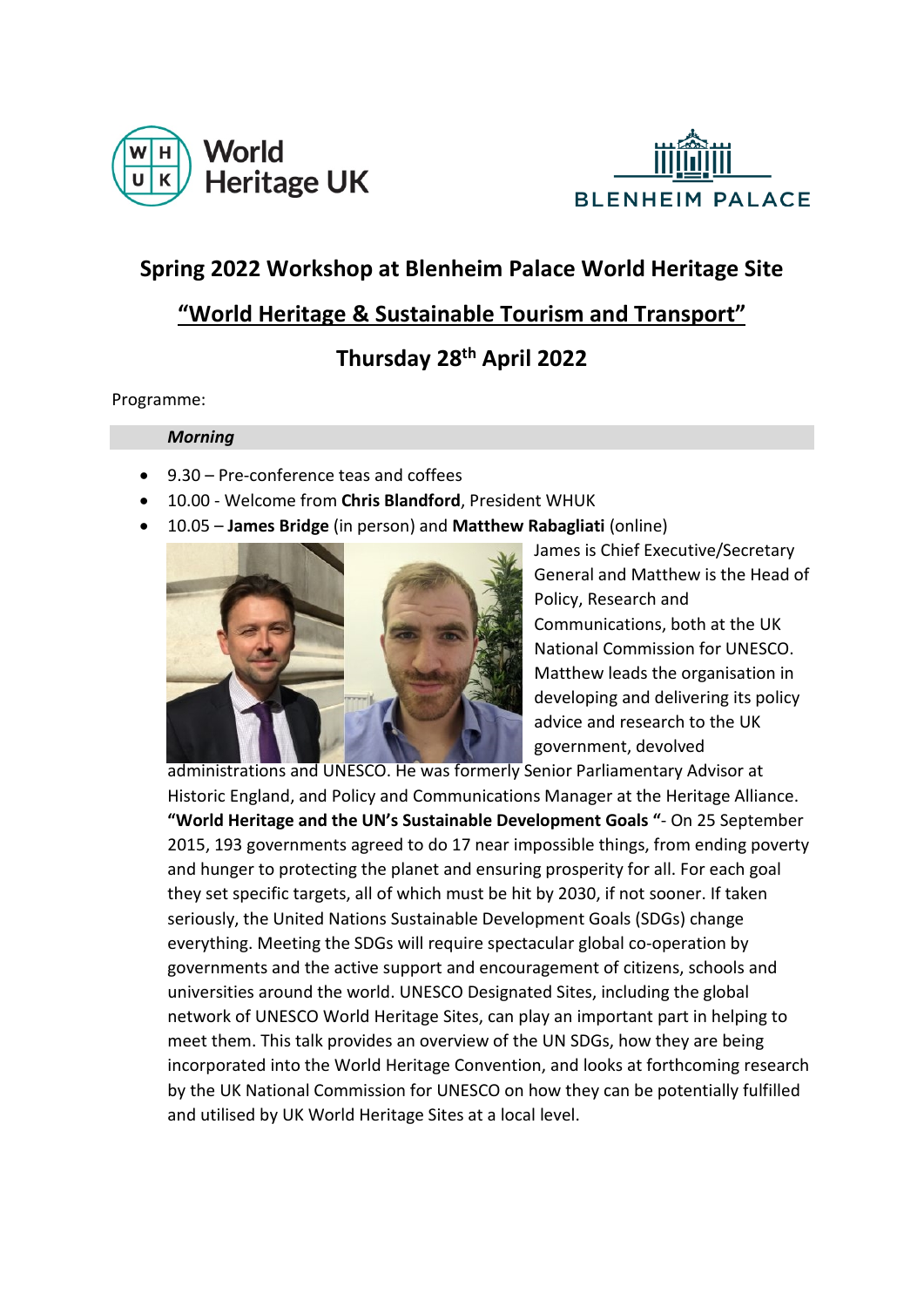• 10.35 - **Professor Allan Hutchinson** (in person), Professor Emeritus, Oxford Brookes



University. Allan retired in August 2021 but his teaching and research interests included all aspects of design, materials engineering, joining technology, automotive engineering and sustainability. He has expertise in automotive design, low carbon vehicles, and life cycle assessment. He led the research for BMW's MINI-Electric project 2009-11 and he served on the Board of Directors of the Low Carbon Vehicle Partnership 2014-16. Recent research was associated with recycling in one of the prestigious UK Faraday Institution battery projects.

**"Energy and climate friendly transport"** A quarter of all our energy is used in transport, but the emissions from burning fossil fuel in transport are slowly killing us. Electrification of transport is regarded as essential to reduce emissions, but where does the energy come from? Energy and road vehicles will be inextricably linked in future but what does the future of mobility look like? Is it the end of the road for the car? Allan will attempt to cover the range of technical challenges, general business opportunities and actions relevant to World Heritage Sites

- 11.05 Q&A, chaired by Steve Ratcliffe, WHUK Trustee and Chair WHUK Events Committee
- 11.25 mid-morning break
- 12.05 **Kaspar Schürch**, World Heritage Experience Switzerland (online)



"**The approach to Sustainable Tourism in World Heritage in Switzerland**". Kaspar Schürch has been Managing Director at World Heritage Experience Switzerland for more than 6 years. Previously, he held various positions in the tourism sector in Switzerland, including as representative of Swiss Railways for the UK market. World Heritage and a sustainable approach to these unique witnesses of time and our history are very close to his heart.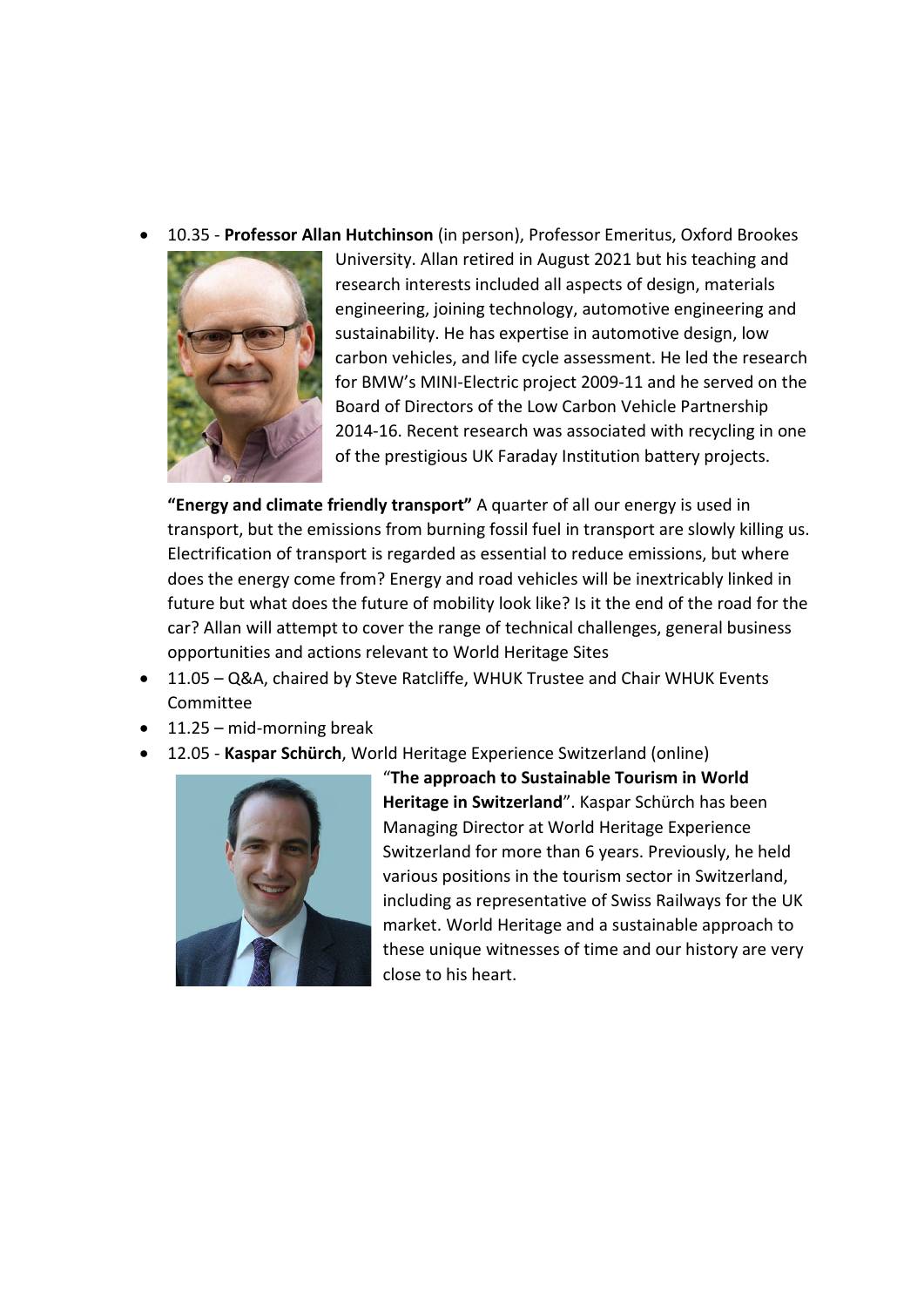### • 12.25 - **Rachael Farrington**, VisitBritain (in person) **"Sustainable tourism trends and their opportunities for World Heritage in the UK**"



Rachael is Head of Tourism Affairs at VisitBritain/VisitEngland. Her team lead on the organisation's statutory duty to advise government on tourism policy, and manage their relationship with DCMS and Members of Parliament. Most recently she has been focusing on the organisation's sustainability policy. Prior joining VisitBritain/VisitEngland in 2018, Rachael was a member of E.ON UK's public affairs team, and ran her

own organisation promoting political engagement and voting.

- 12.45 Q&A, chaired by Steve Ratcliffe, WHUK Trustee and Chair WHUK Events Committee
- 13.00 Hot summer buffet lunch

#### *Afternoon*

• 14.00 – **Dominic Hare**, CEO Blenheim Palace World Heritage Site (in person)



Dominic was born in Liverpool and studied Law at Oxford. After qualifying as a Chartered Accountant with KPMG, he spent the next ten years in corporate finance and investment banking (with Paribas and Barclays Capital), specialising in the media and telecoms sector. He is proud to have helped DJ Chris Evans buy Virgin Radio but also to have helped Bob the Builder buy both Thomas the Tank Engine and Barney the Purple Dinosaur. For 13

years, he served as Finance Director at Blenheim and is now the Chief Executive Officer at Blenheim. At Blenheim, he and the team are delivering an energetic vision of the evolved role of a landed estate today, not an historic anachronism but on the powerhouse of the local economy, custodians and innovators in carbon management and the heartbeat of local life.

• 14.20 – **Jane Masters**, New Lanark World Heritage Site (in person)



"**Sustainable Transport in Action – New Lanark's electric buses**"

Details to come